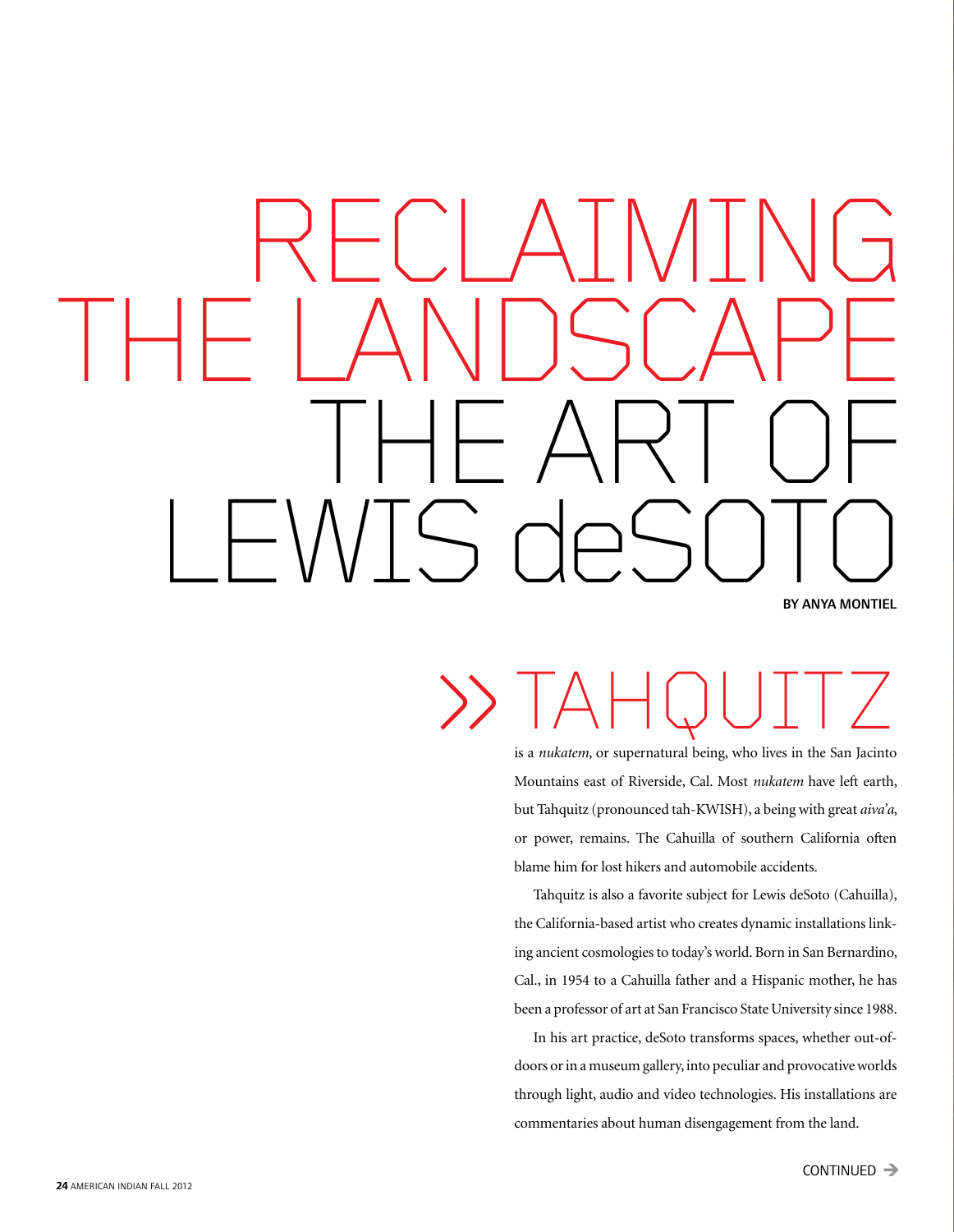For the *Tahquitz* installation at the Culver Center of the Arts, deSoto suspended a boulder inside the gallery representing Tahquitz's home in the San Jacinto Mountains. The exhibition was co-curated by Tyler Stallings, artistic director for Culver Center of the Arts and director of the Sweeney Art Gallery, and Jonathan Green, ARTSblock executive director, University of California suspended a boulder inside the gallery<br>representing Tahquitz's home in the San<br>Jacinto Mountains. The exhibition was<br>co-curated by Tyler Stallings, artistic<br>director for Culver Center of the Arts and<br>director of the Sweene

**Company** 

an Francisco de la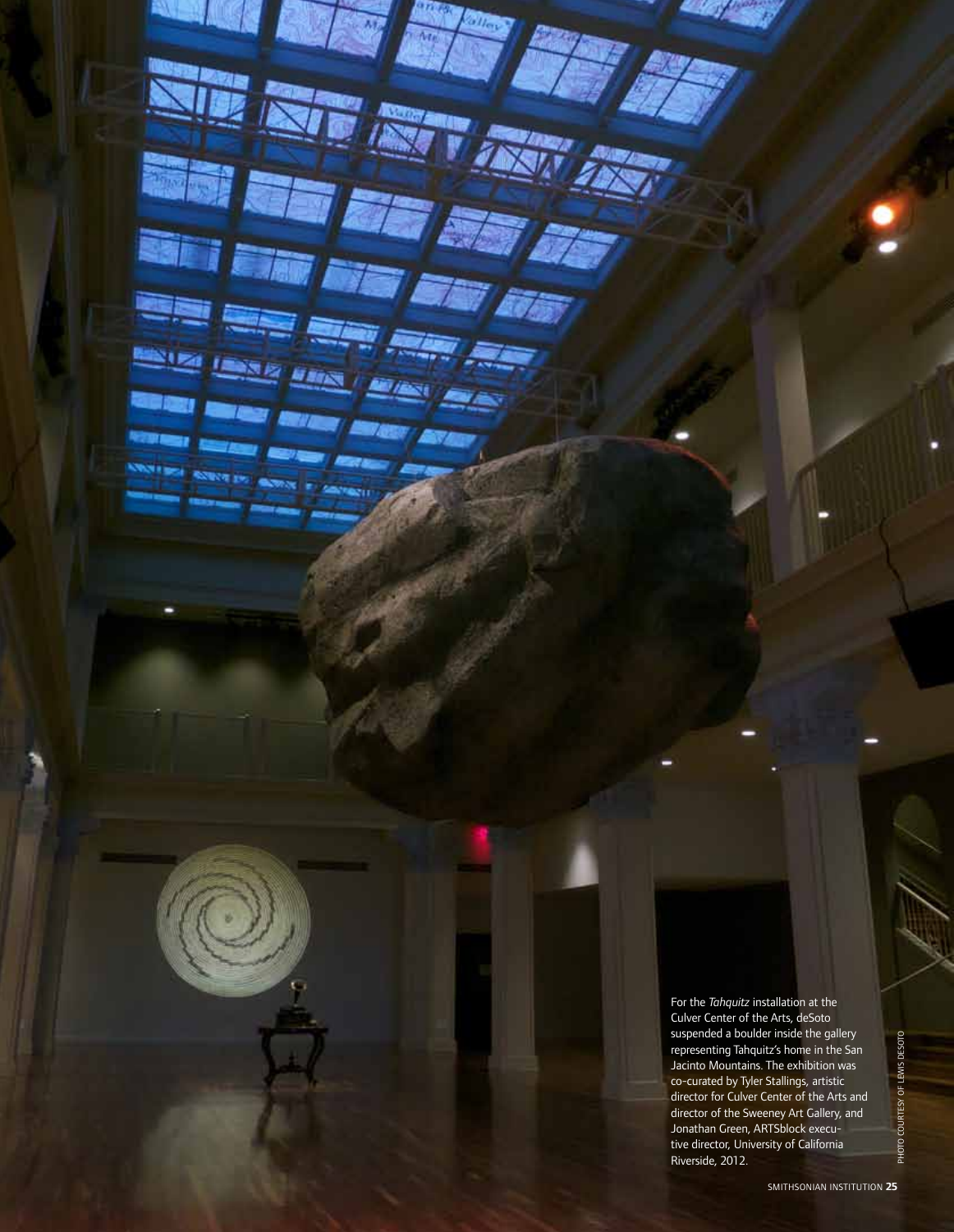#### Lewis deSoto



**26** AMERICAN INDIAN fall 2012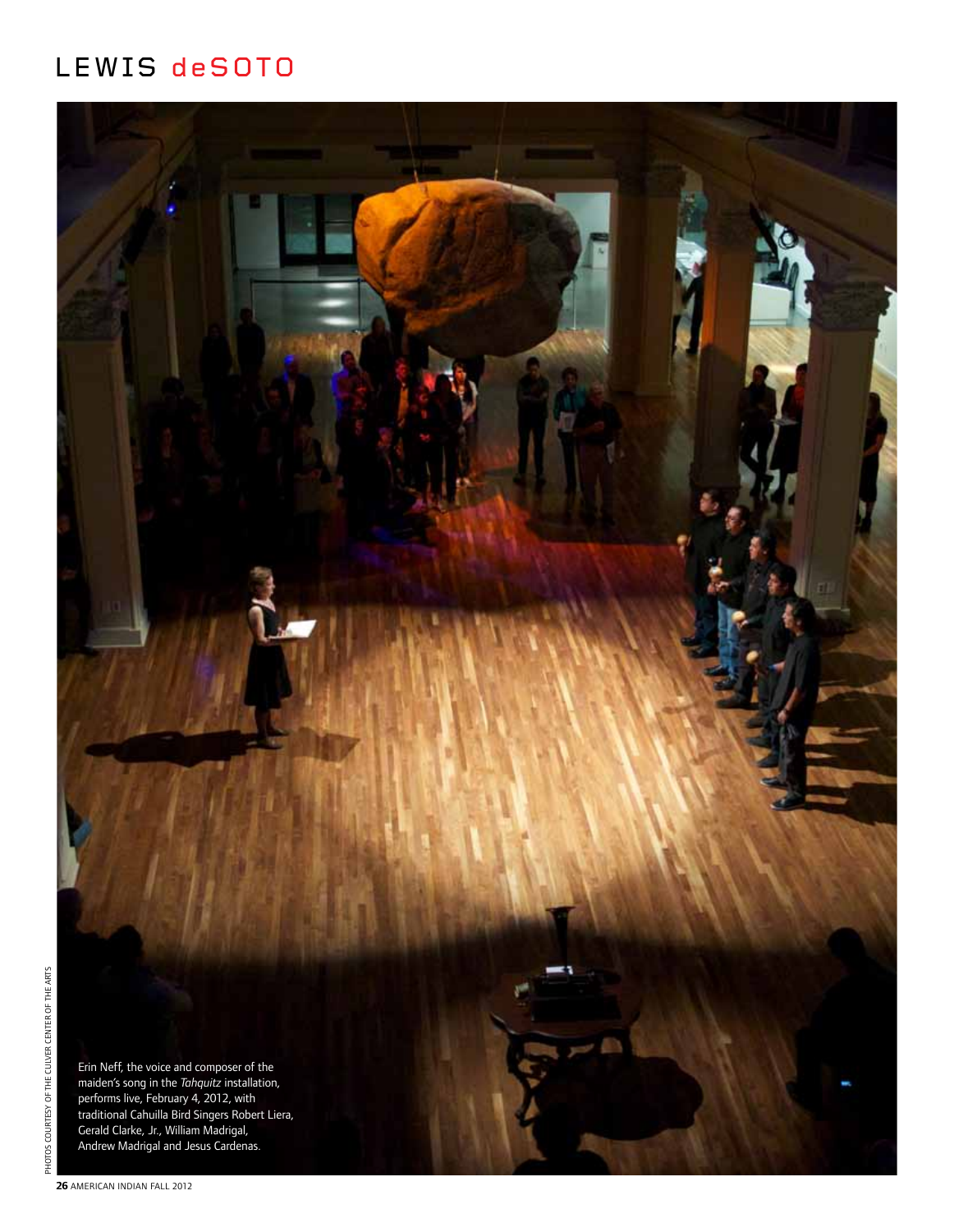

The mountain range where Tahquitz<br>
lives includes Tahquitz Peak, a sa-<br>
cred place that is now a popular<br>
hiking and rock-climbing locale.<br>
It is also called Lily Rock, named<br>
after the daughter of one of the founding<br>
tow he mountain range where Tahquitz lives includes Tahquitz Peak, a sacred place that is now a popular hiking and rock-climbing locale. It is also called Lily Rock, named townspeople of Riverside. The name change, remarks deSoto, shows that "the landscape has become estranged from itself." Few local non-Native residents know the meaning of the original name, or the disquieting but fascinating stories connected to it.

The artist's most recent work, an installation at the Culver Center of the Arts at the University of California, Riverside, revived the earlier memory of the being Tahquitz and his landscape. The Cahuilla have fearsome stories about the rapacious behavior of Tahquitz, who kidnaps people and eats their souls, trapping them in his mountain home.

His appetite is insatiable and uncontrollable. This behavior represents desires that go untamed, possibly a metaphor for today's world of overconsumption and greed. DeSoto says, "everything has power; electrical power or spiritual power are a form of *aiva'a*." All beings and objects need to be respected and acknowledged for their power and place in the universe.

The site-specific installation and collaborative work, *Lewis deSoto and Erin Neff: Tahquitz,* at the Culver Center, reveals the disconnection between the land and its stories. The artwork took shape once he visited the challenging exhibition space with its 40-foot atrium, double columns and expansive skylight. Like his other works, deSoto used light and sound technology along with his objects.

Like the stories of Tahquitz, the installation at the Culver Center was dramatic, dominated by a large boulder suspended from the ceiling. As viewers walk under this massive rock, that appears almost to float overhead, a woman's voice is heard singing the story of Tahquitz in Cahuilla in a western operatic style. Looking up in the gallery, a transparent topographic map of the San Jacinto Mountains from the 1880s fills the entire skylight, giving the viewer a somewhat disorienting feeling of looking down on the landscape from the sky. Against one wall, a Cahuilla basket image is projected, its spiral design slowly rotating clockwise. In between the boulder and the basket, an Edison phonograph rests on a table – similar

 $CONTINUED \rightarrow$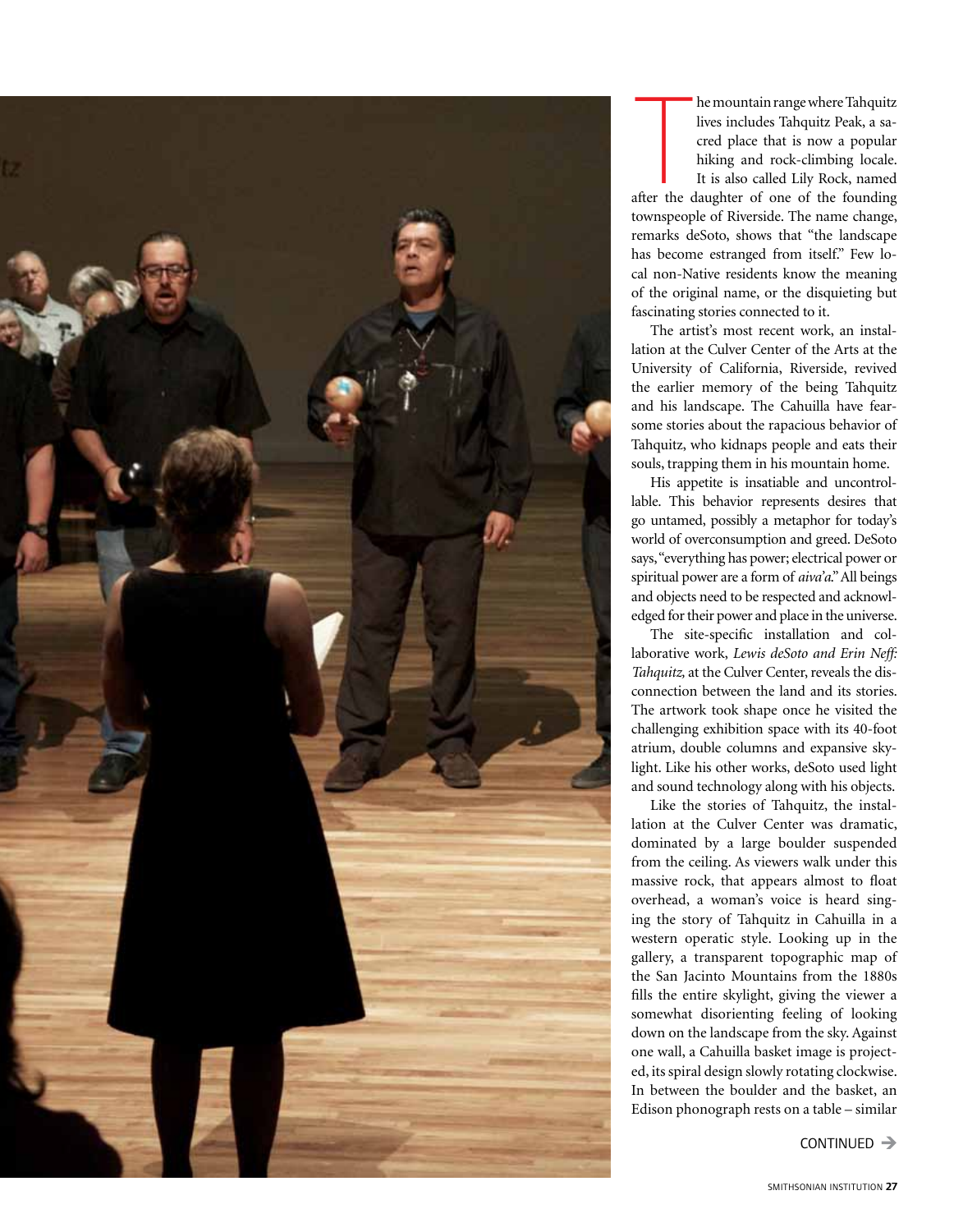#### Lewis deSoto



Detail of Edison cylinder phonograph (c. 1900) with an image of a Cahuilla basket projection slowly rotating behind.



Detail of the skylight above the installation showing a translucent map of Tahquitz's home in the San Jacinto Mountain range, derived from a U.S. Geological Survey map printed in the early 1900s. Below: Scene from live performance of *Tahquitz* installation, Feb. 4, 2012



Photo courtesy of Lewis deSoto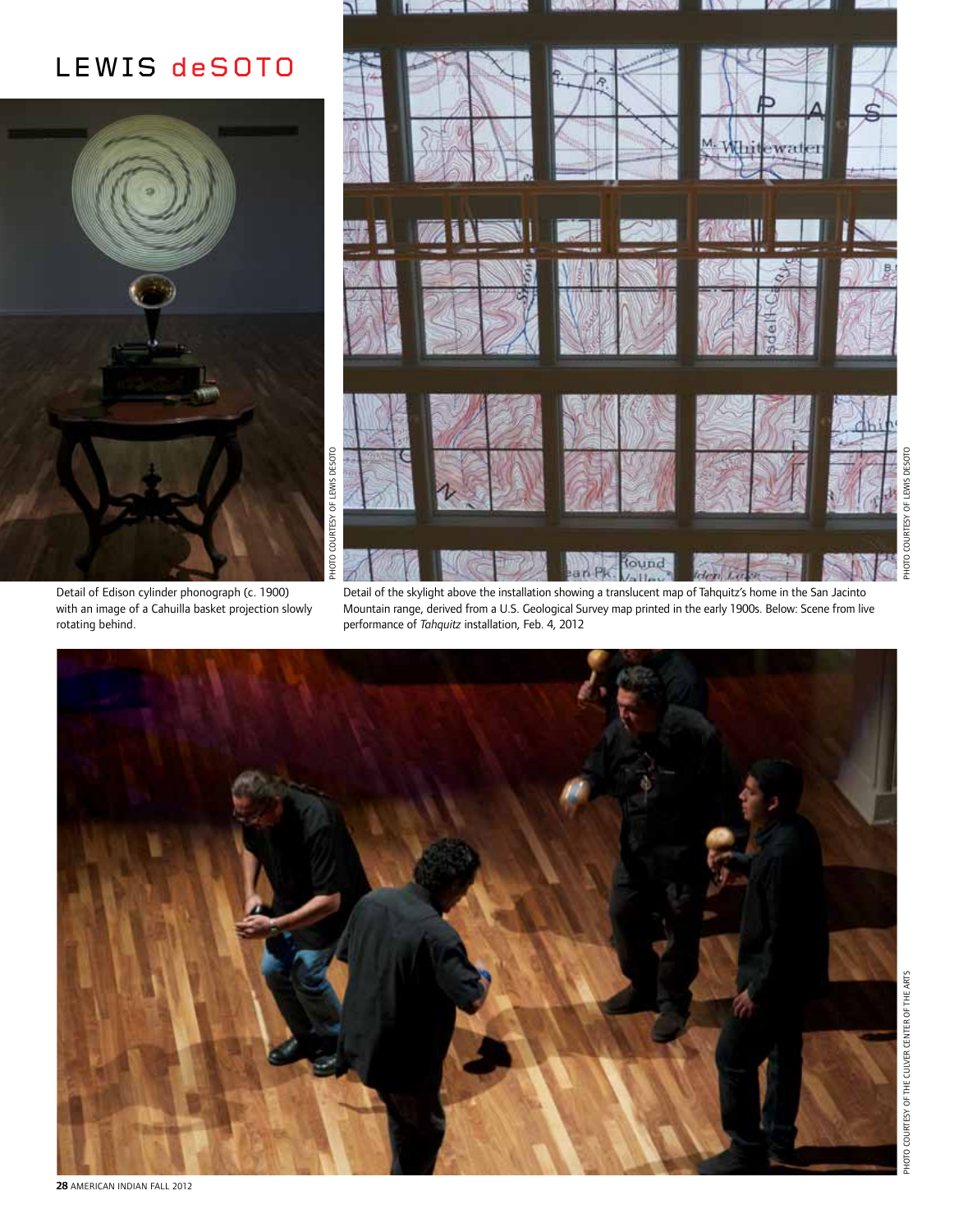#### In order to create discrete sound experiences throughout a large, open installation, deSoto incorporated "audio spotlight" technology that isolates sounds into zones that are heard when viewers walk through certain areas.

to recording devices anthropologists used in the 1900s to document the language and songs of the Cahuilla.

In order to create discrete sound experiences throughout a large, open installation, deSoto incorporated "audio spotlight" technology that isolates sounds into zones that are heard when viewers walk through certain areas. Near the entrance, the voice of Cahuilla elder Alvin Siva begins, speaking the story of Tahquitz in English and Cahuilla. Under the boulder the melodious voice of mezzo-soprano Erin Neff sings Siva's story in Cahuilla. As you approach the phonograph, the "voice" of Tahquitz bellows, vocalized by Neff and deSoto. The sound then leads into a 1918 recording of Cahuilla bird singers by anthropologist Lucille Hooper.

In conceptualizing this complex installation, deSoto invited Neff to collaborate on the vocal interpretation and expression of the story. Neff is an accomplished opera singer and linguist from San Jose, Cal., who has performed with the San Francisco Opera and other Bay Area companies as well as the Jewish Music Festival and the Telluride Chamber Music Festival. Neff has sung in multiple languages, including Latin, Tagalog and Cahuilla. With her knowledge of the International Phonetic Alphabet system, she is able to vocalize texts of non-English languages, including Native languages.

For this project, Neff transcribed audio recordings of Siva from 1992. She also listened to Cahuilla recordings collected by Swiss linguist Hansjakob Seiler. Neff then created songs and melodies to the words. (See page 31 for more about Neff's process.) In 2009, Neff had sung in German in a liturgical style for deSoto's sound installation, *Klage/Lament,* based on stanzas from a Hermann Hesse poem.

Previously, deSoto created a work about Tahquitz, when he was invited to participate in the exhibition *Landscape as Metaphor* in 1991. The installation, entitled *Tahquitz*, travelled to various museums for several years. At the Nelson-Atkins Museum of Art in Kansas City, his installation occupied two rooms painted in dark blue with an application of pearlescent powder.

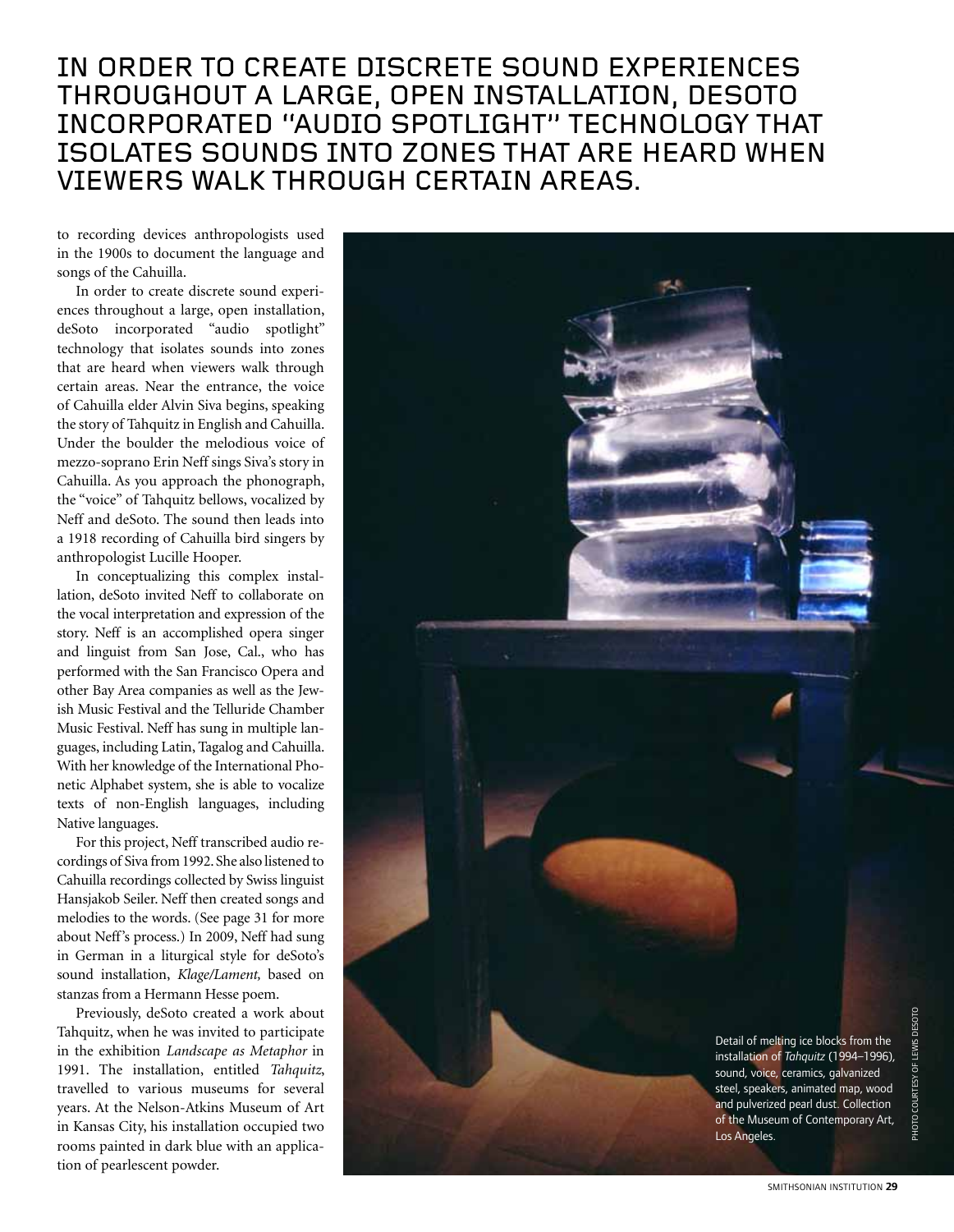#### Lewis deSoto





For the *Tahualtapa* installation, deSoto created a contemporary image of the hill with an aura showing its original height before the effects of mineral mining. He also placed concrete slabs in the installation representing cement ingredients extracted from Tahualtapa. Collection of the Seattle Art Museum.

The first room was bare except for a wooden table against a wall. Illuminated by a solitary spotlight, a map of the Cahuilla homeland rested on the table. As the light brightened, a transcription of the Tahquitz story appeared behind the map. Viewers entered another world in the second space. Bathed in blue light, two large chunks of ice sat on a long galvanized steel table. As they melted, the ice water dripped into ceramic vessels below the table. On opposite walls, monitors looped videos of the San Jacinto mountain range, one video in real time and the other in a time-lapse from dawn to dusk. Breaking the eerie sound of water dripping, Siva's voice emerged, telling the Tahquitz story in Cahuilla. Six speakers were mounted throughout the room, allowing his voice to move about and surround the viewer.

Through these two installations, deSoto brilliantly demonstrates that Tahquitz is not just the name of a mountain peak but connects the place to its original namesake. Revealing the Native relationship to land, deSoto recovers stories that are just as relevant today.

s early as the 1980s, deSoto<br>
looked at another southern<br>
California site with his *Tahual-<br>
tapa Project*, an installation at the<br>
Moderna Museet in Stockholm,<br>
Sweden. Tahualtapa, or "Hill of the Ravens" in<br>
Cabuilla is looked at another southern California site with his *Tahualtapa Project,* an installation at the Moderna Museet in Stockholm, Cahuilla, is a mountain located in the San Bernardino Valley. When the Spanish arrived in California, they called it Cerrito Solo or "Little Lonely Hill." In the 1850s, American settlers extracted lime and marble from Tahualtapa and named it Marble Mountain. In 1891, the California Portland Cement Company used the mountain to mine limestone and cement rock. Currently, it is known as Mount Slover after Isaac Slover, a fur trader who died from a bear attack. The cement company still operates and extracts raw materials from the mountain. Before being significantly quarried, Tahualtapa was the tallest peak in the valley.

For the *Tahualtapa* exhibit, deSoto included photographs, maps and objects like blocks of marble and bags of cement in the space. In the center of the room he placed a model of the mountain surrounded by powdered cement – a stark interpretation about the present function of the mountain.

Through looking at one location over time, deSoto uncovered its changing history. As he explains, "the names illustrate how cosmology signified what the earth was used for and how it is regarded by different peoples." Existing as a nesting place for ravens, Tahualtapa became a commodity to be conquered and consumed. Settlers renamed it for their purposes, and it no longer resembles itself.

Whether talking about Tahquitz or Tahualtapa, deSoto exposes buried cosmologies in the landscape. The Cahuilla have ancient stories about the southern California region, lost under the modern names. His art awakens viewers to look differently at the world. Familiar places in the landscape carry power. The land is a metaphor for what we value and dishonor. \*

Anya Montiel (Tohono O'odham/Mexican), a frequent contributor to *American Indian,* is a doctoral student at Yale University.

More information about deSoto and his artwork can be found at LewisdeSoto.net.